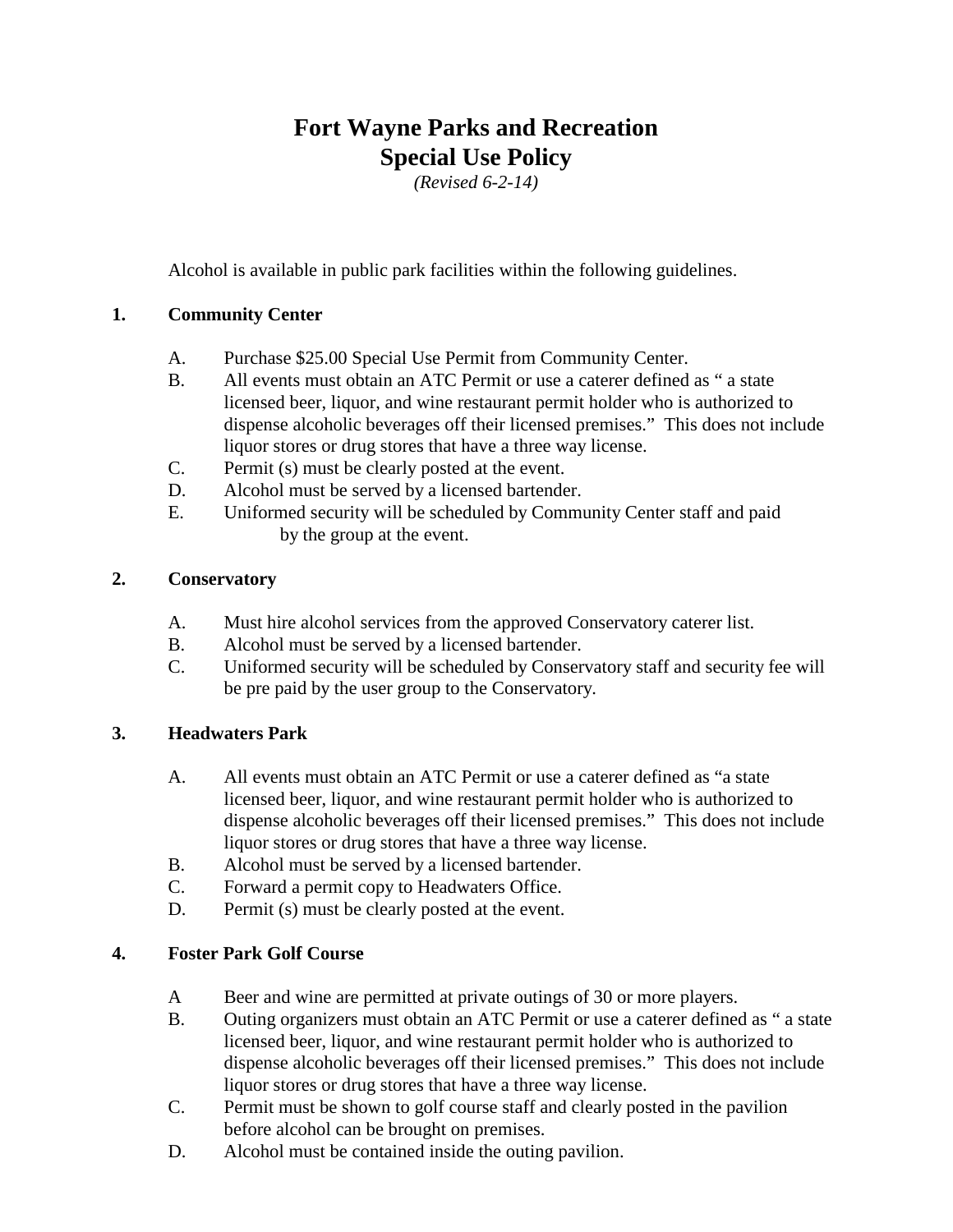- E. Alcohol must be served by a licensed bartender.
- F. Golf outings may be required to provide uniformed security at the discretion of golf course management.

# **5. Fort Wayne Childrens Zoo**

- A. Alcohol will be served at private events not accessible to the general public. No person under the age of 21 shall be admitted to said event.
- B. Alcohol will not be permitted on Sundays.
- C. Alcohol must be served by a licensed bartender.
- D. A uniformed officer must be present.
- E. Outing organizers must obtain an ATC Permit or use a caterer defined as " a state licensed beer, liquor, and wine restaurant permit holder who is authorized to dispense alcoholic beverages off their licensed premises." This does not include liquor stores or drug stores that have a three way license.

### **6. Freimann Square**

- A. Purchase a \$25.00 Special Use Permit from Parks and Recreation's Administrative Office
- B. All events must obtain an ATC Permit or use a caterer defined as "a state licensed beer, liquor, and wine restaurant permit holder who is authorized to dispense alcoholic beverages off their licensed premises" This does not include liquor stores or drug stores that have a three way license.
- C. Permit (s) must be clearly posted at the event.
- D. Alcohol must be served by a licensed bartender.
- E. Alcohol must be contained inside the designated area as shown on the attached map (Lower plaza area).
- F. Event organizers are responsible for marking this area off in some manner (i.e. roped, chained, barricades, temporary fencing etc). Event organizers must submit a plan for this at least two weeks prior to the event for approval by the Special Events Coordinator.
- G. Uniformed security will be scheduled by the Special Events Coordinator and paid by the event organization at the event.
- H. Public Restrooms are not available at Freimann Square. Event organizers are responsible for the procurement of portable restroom facilities. The location of these temporary facilities is restricted to the area shown on the attached map.
- I. Trash/waste receptacles are not provided at Freimann Square or for special events. Event organizers are responsible for the procurement of waste receptacles sufficient for their respective event.
- J. Tents are allowed only in the designated area (see map). No stakes or securing devices shall at any time be allowed to penetrate the surface of the Lower Plaza area.

### **7. Foellinger Theatre**

### **Rentals**

A. Must hire alcohol services from the approved Foellinger Theatre caterer list.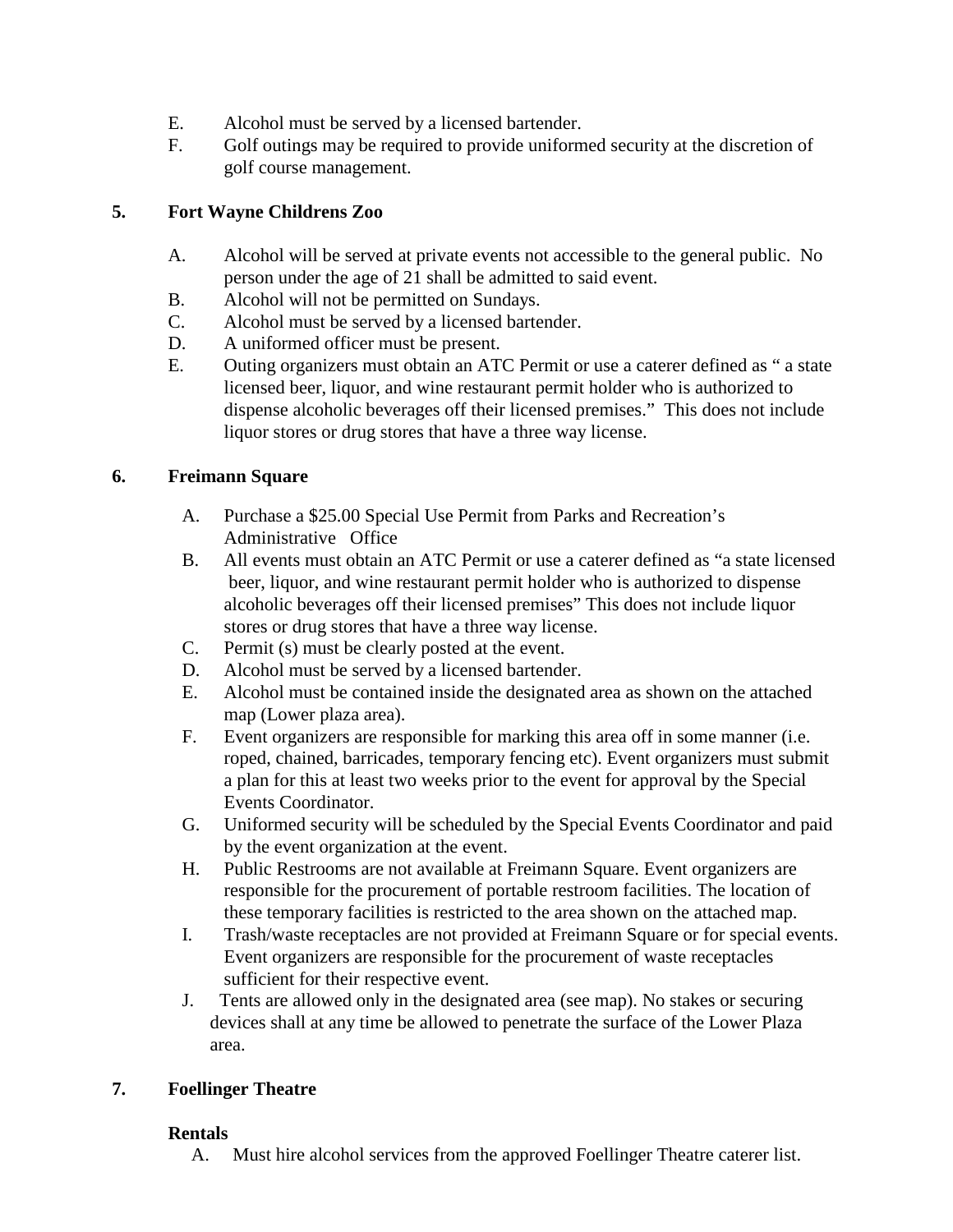- B. Alcohol must be served by a licensed bartender.
- C. Alcohol must be served and consumed within the theatre fenced area or in a designated tent as approved by the Director of Parks and Recreation.
- D. Uniformed security will be scheduled by theatre staff and security fee will be pre paid by the user group to the Theatre.

### **Sponsored Events**

A.Foellinger Theatre will serve alcohol at selected sponsored events as approved by the Director of Parks and Recreation. A, B, and C above apply.

#### **8. Salomon Farm Park**

#### **Rentals**

- A. Must hire alcohol services from the approved Salomon caterer list.
- B. Alcohol must be served by a licensed bartender.
- C. Alcohol must be served and consumed inside the old barn or in a designated tent as approved by the Director of Parks and Recreation.
- D. Uniformed security will be scheduled by Salomon Farm staff and security fee will be pre paid by the user group to Salomon Farm.

### **Sponsored Events**

A. Salomon Farm Park will serve alcohol at selected sponsored events as approved by the Director of Parks and Recreation. A, B, and C above apply.

### **9. Old Fort**

- A. Alcohol will be allowed at fund raising and private events, and meals and traditional participant rations for re-enactors after public hours.
- B. All events must obtain an ATC Permit or use a caterer defined as "a state licensed beer, liquor, and wine restaurant permit holder who is authorized to dispense alcoholic beverages off their licensed premises." This does not include liquor stores or drug stores that have a three way license.
- C. Permit (s) must be clearly posted at the event.
- D. Alcohol must be served by a licensed bartender.
- E. Uniformed security officers are required for fund raising and private events.

### **10. Robert E. Meyers Park**

- A. Alcohol may be sold and consumed in "Robert E. Meyers Park" during baseball games and events when the park is closed to walk-in public use, and other special public events as approved by the Director of Parks and Recreation.
- B. All alcohol sales and consumption shall be in compliance with the "Stadium License Agreement" and the "Stadium Management Agreement" entered into by Hardball Capital LLC and the City of Fort Wayne.
- C. Hardball Capital LLC will ensure all laws regarding the sale and or consumption of alcohol products in the Park are enforced.